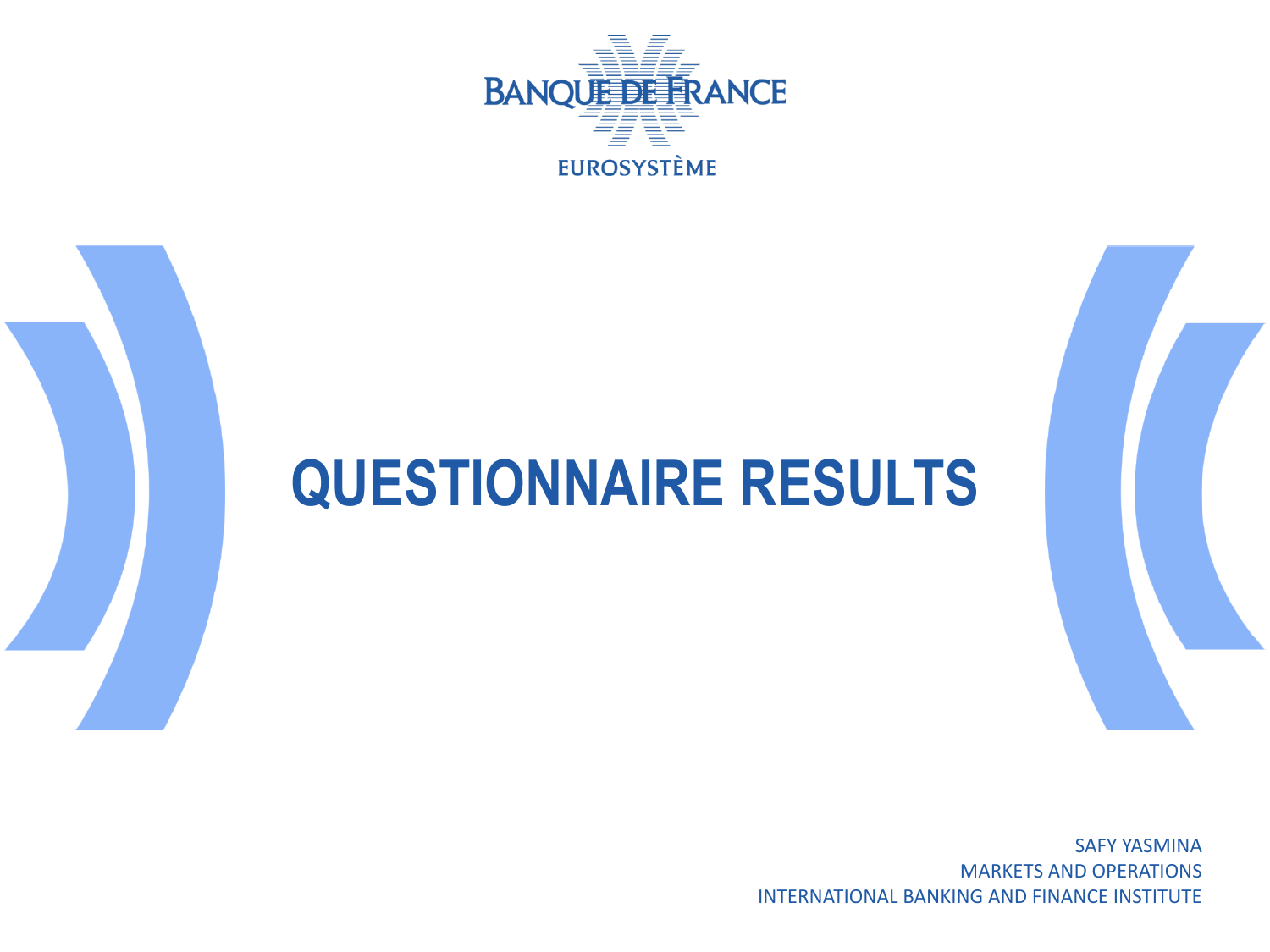



**BANCAIRE ET FINANCIER INTERNATIONAL INTERNATIONAL BANKING AND FINANCE INSTITUTE** 

# **Oversight 1. Payment systems 2. Market infrastructures**

**3. Payment instruments**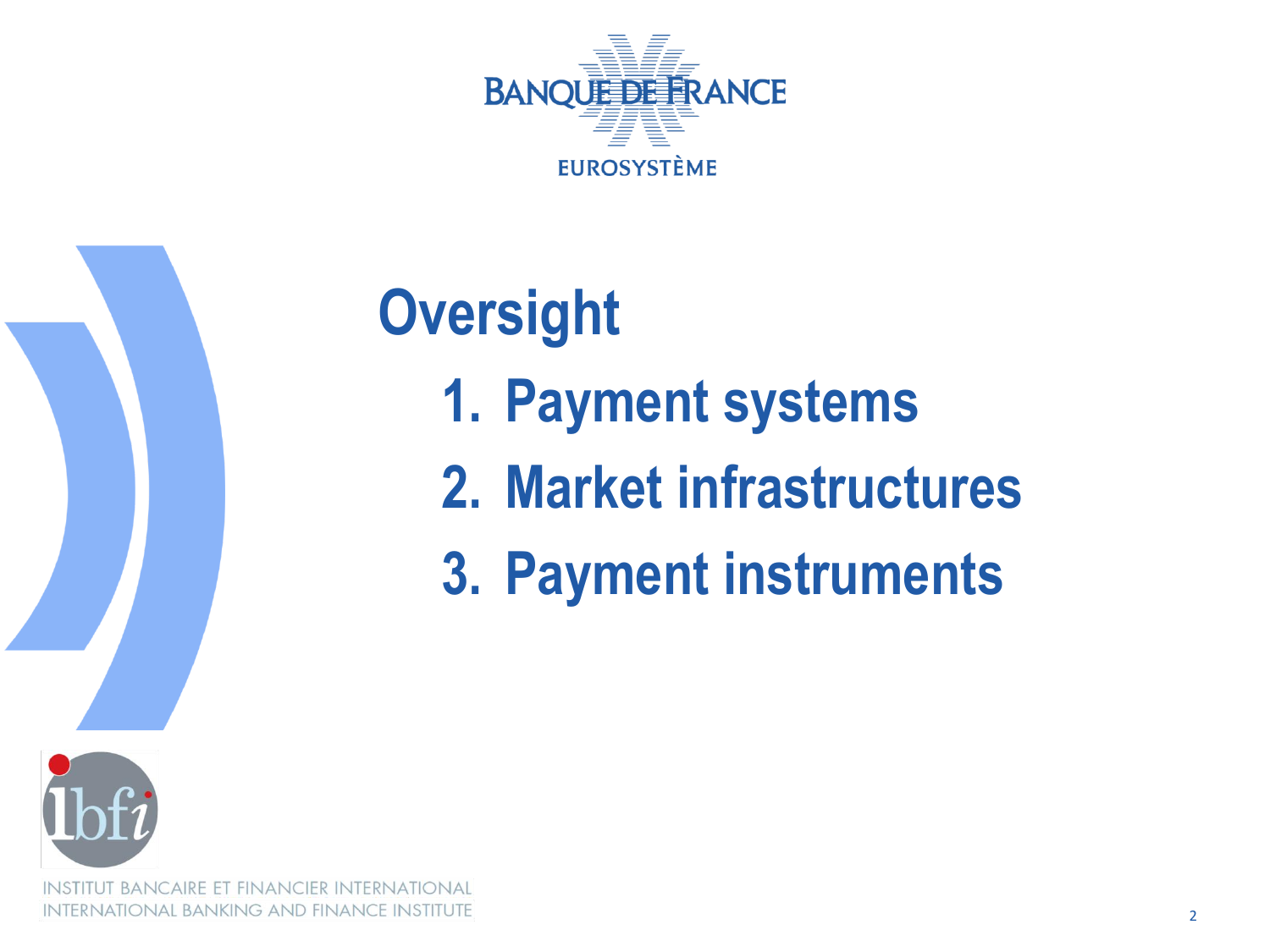## **PARTICIPATION IN THE SEMINAR**



# **30 countries represented**

**28 replies to the questionnaire** 



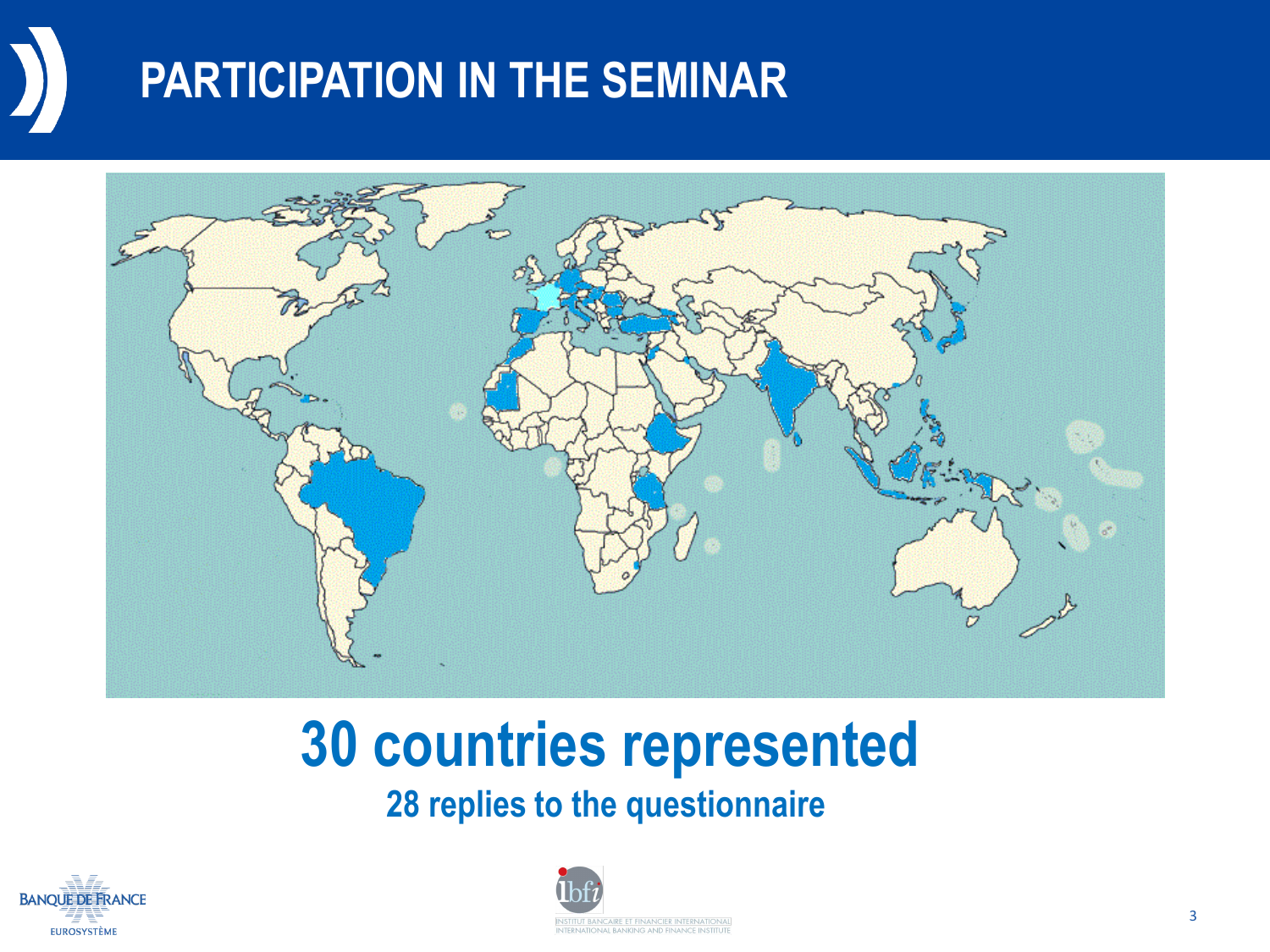

## **Were the PFMI implemented in a law/regulation at National level?**





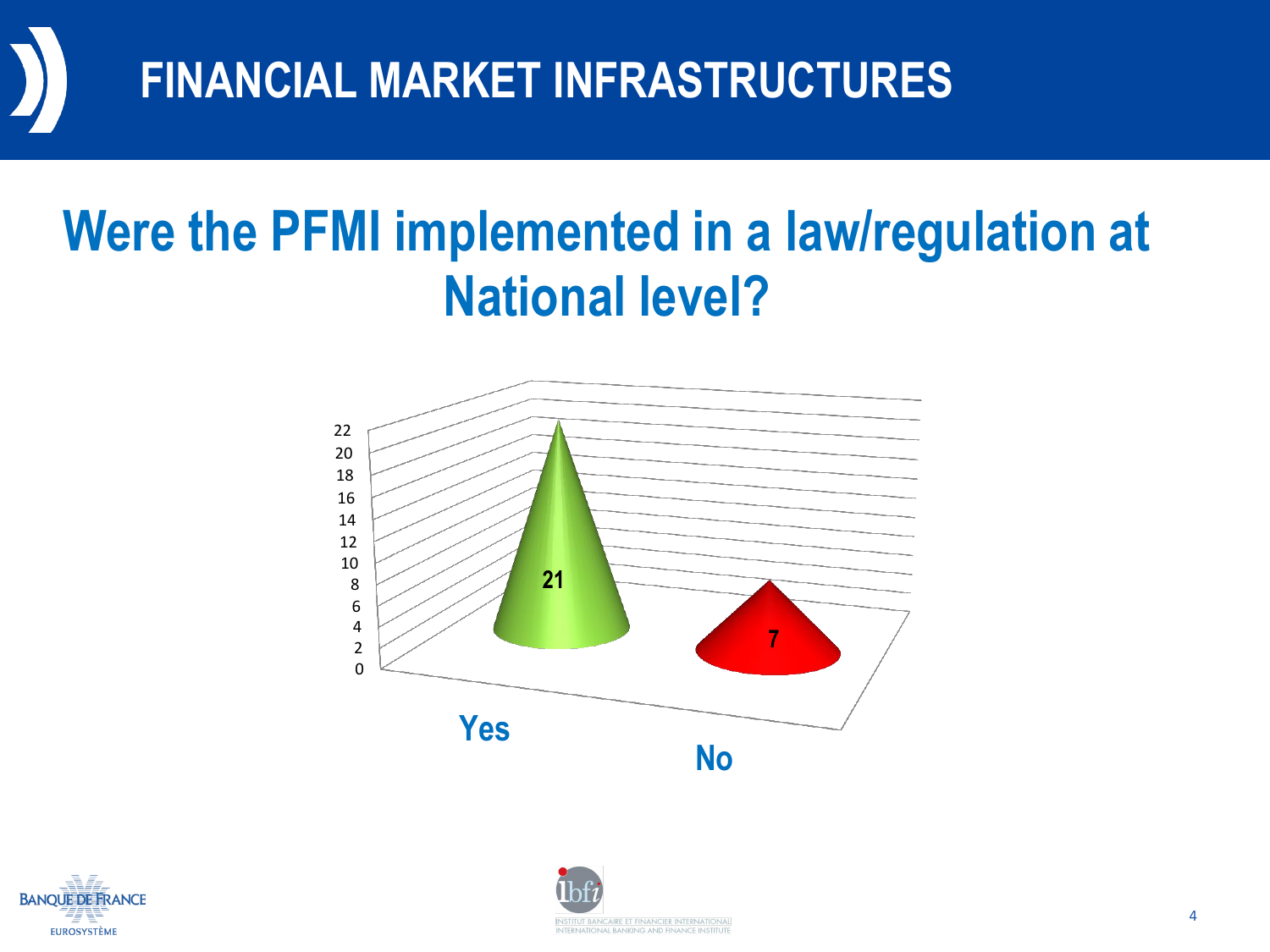

# **Is there any equivalent of the Systemically Important Payment Systems (SIPS) ECB regulation in your country?**





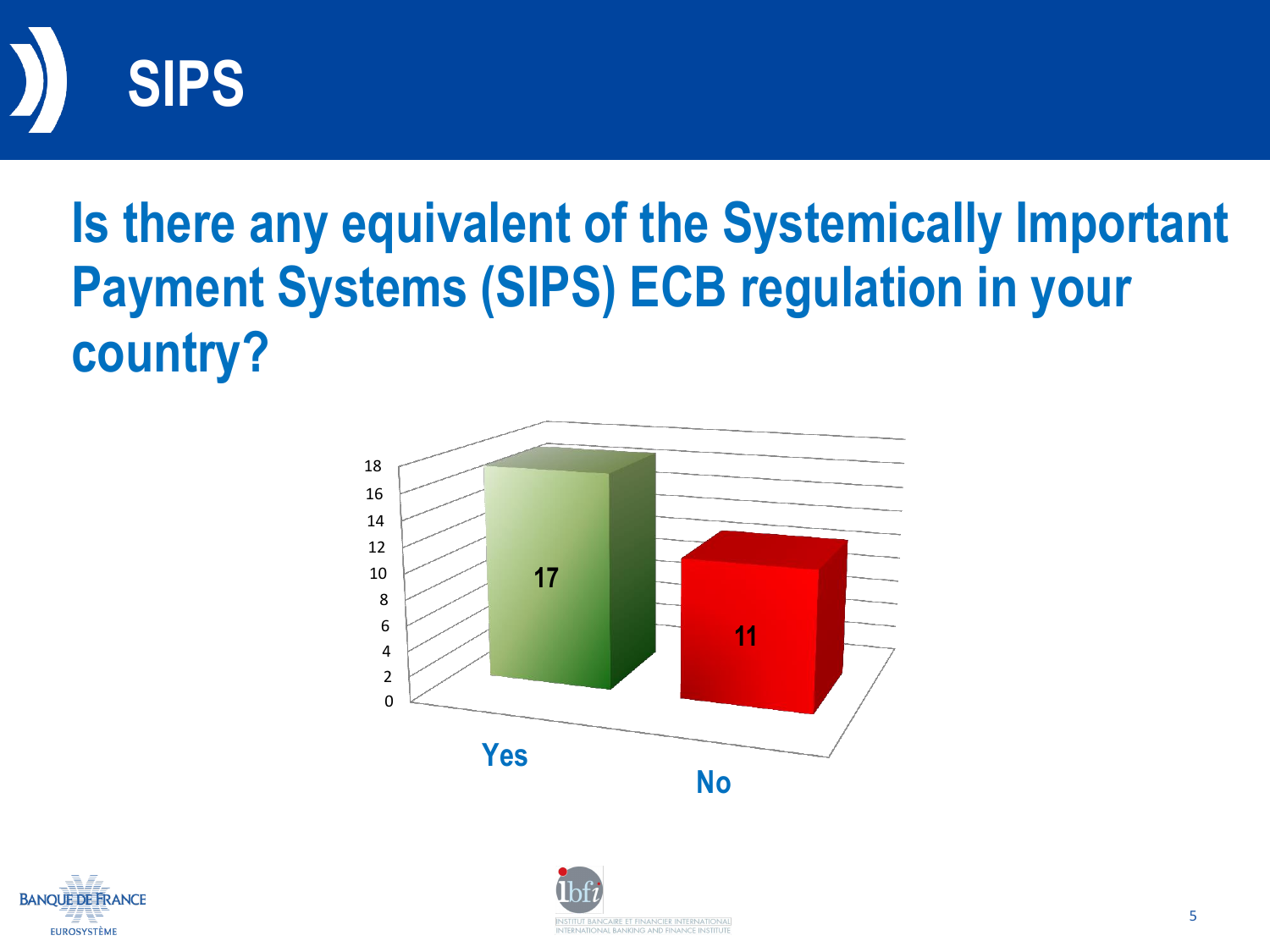

# **What are the criteria for an institution to be recognized as SIPS in your country?**





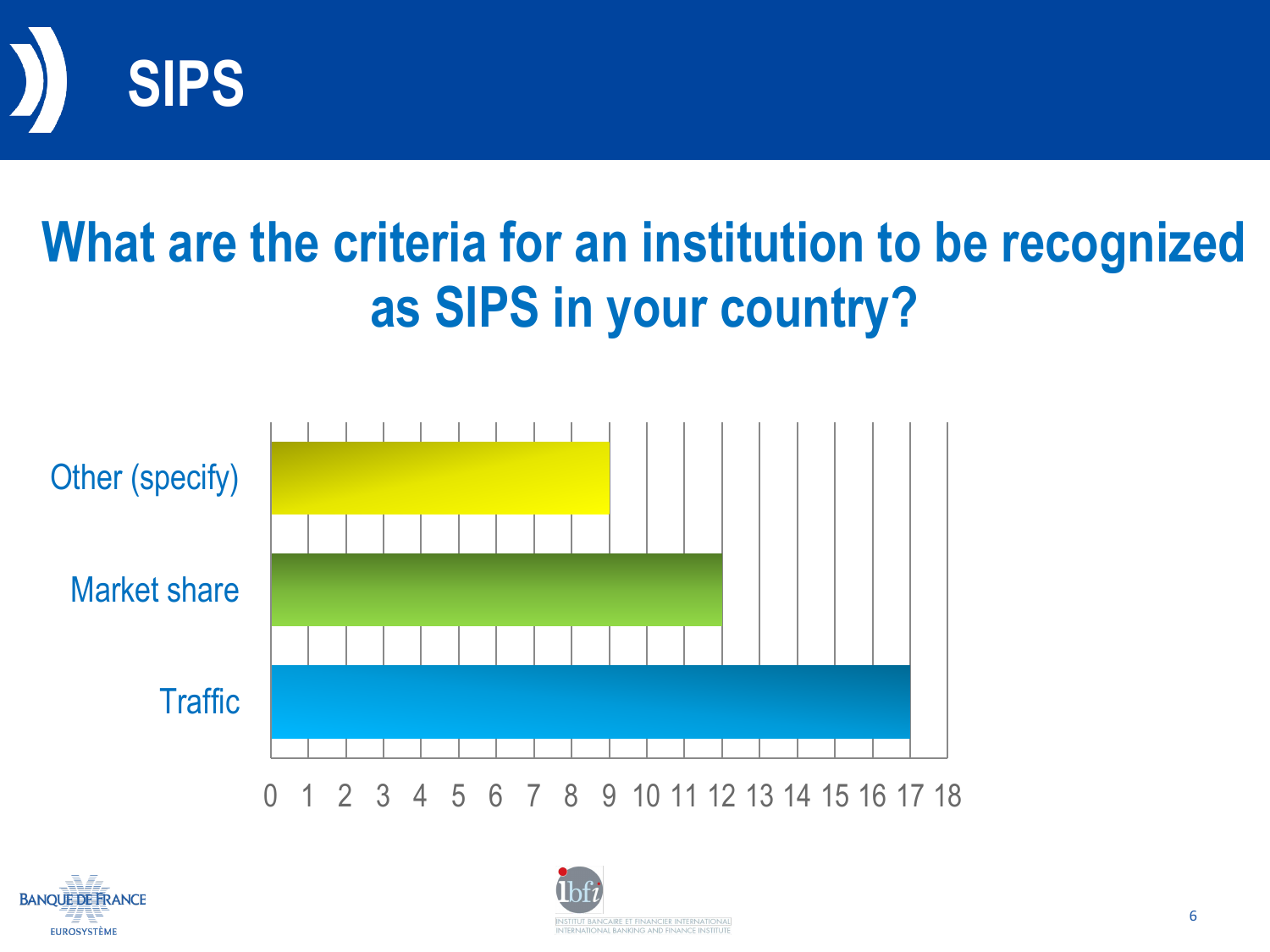

## **Do you accept credit claims as collateral?**





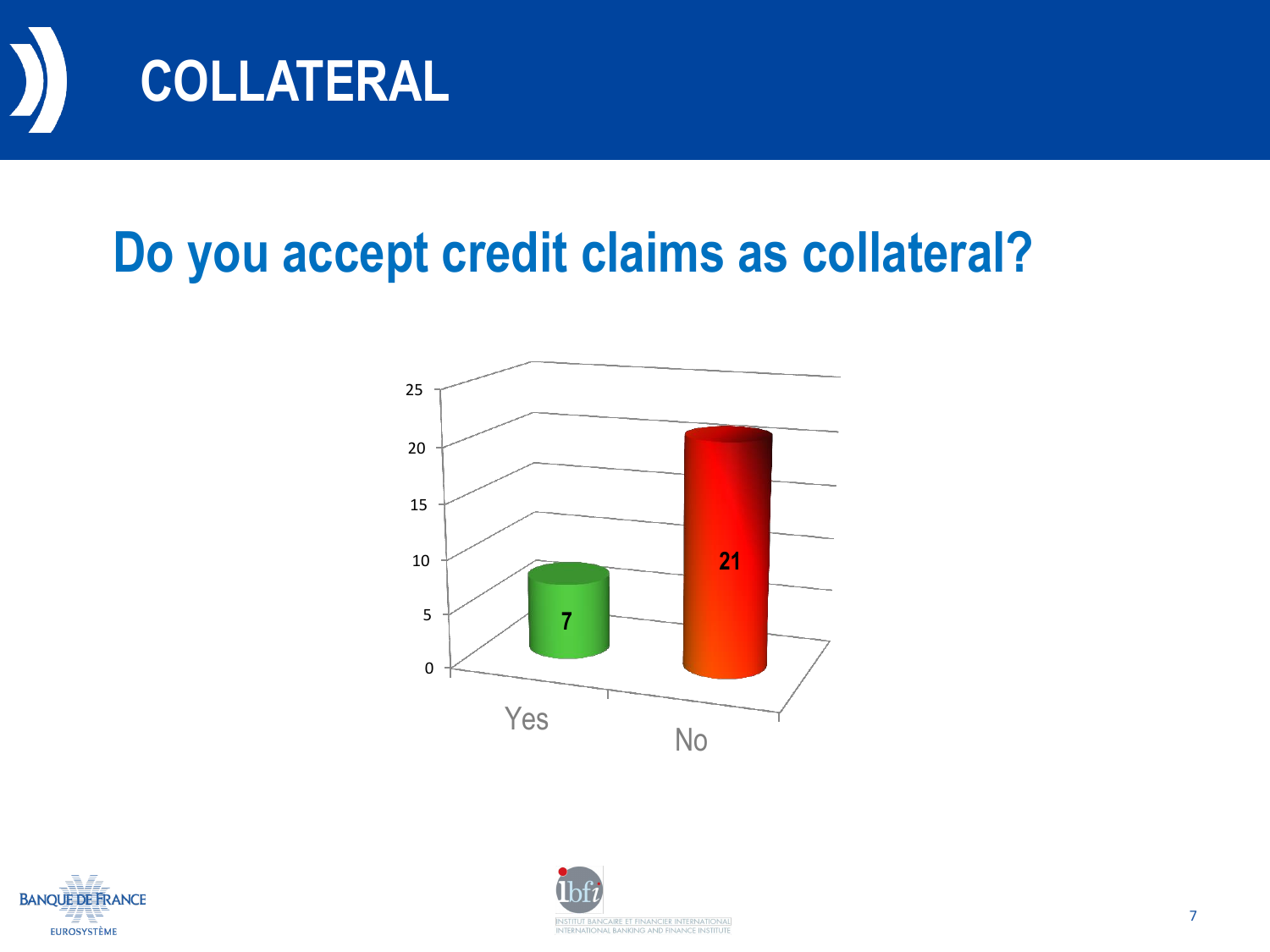

# **Do you have any CCP in your country?**





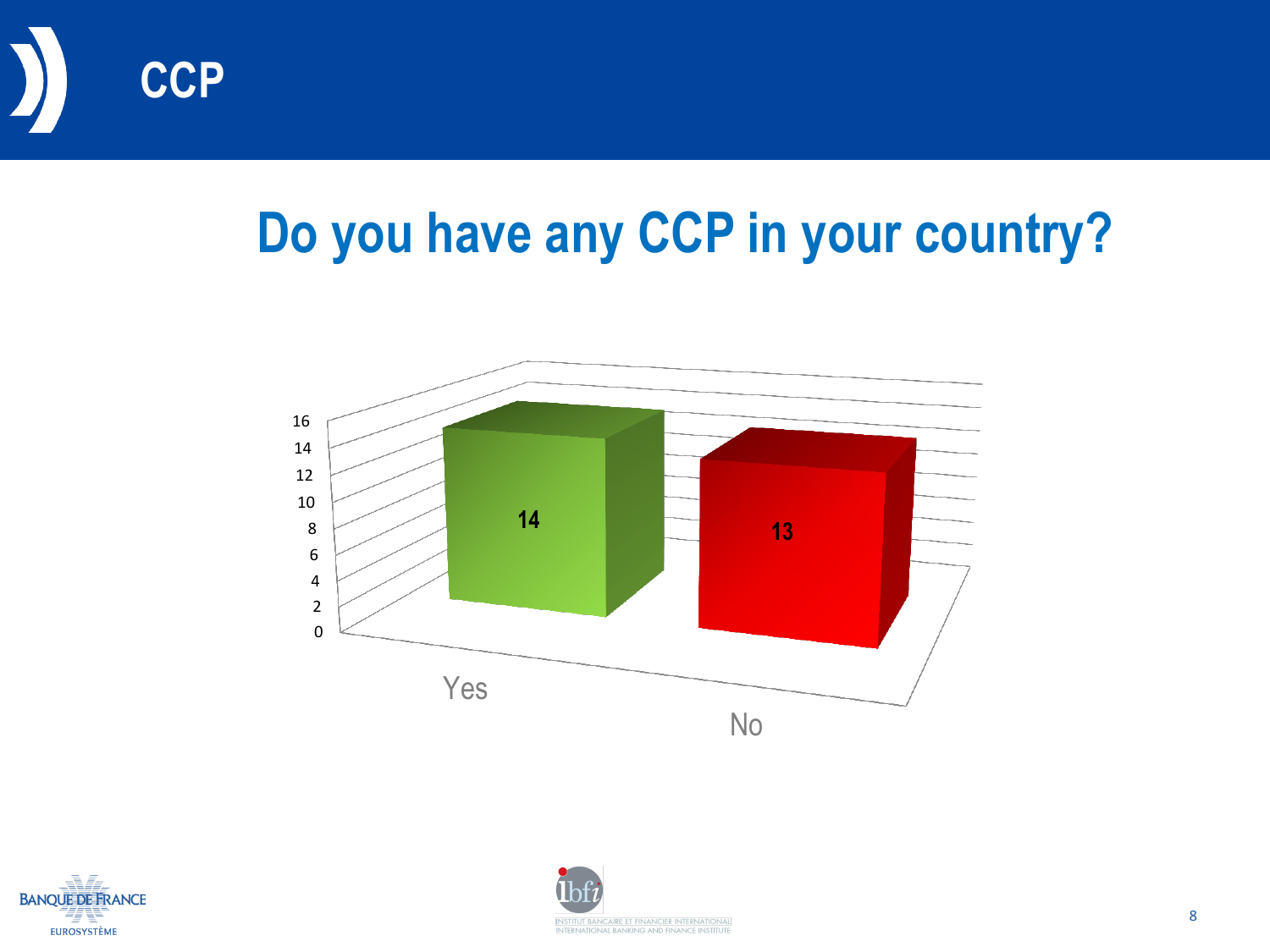

# **Do you have cooperative arrangements with foreign authorities pertaining to the oversight of domestic CCPs?**





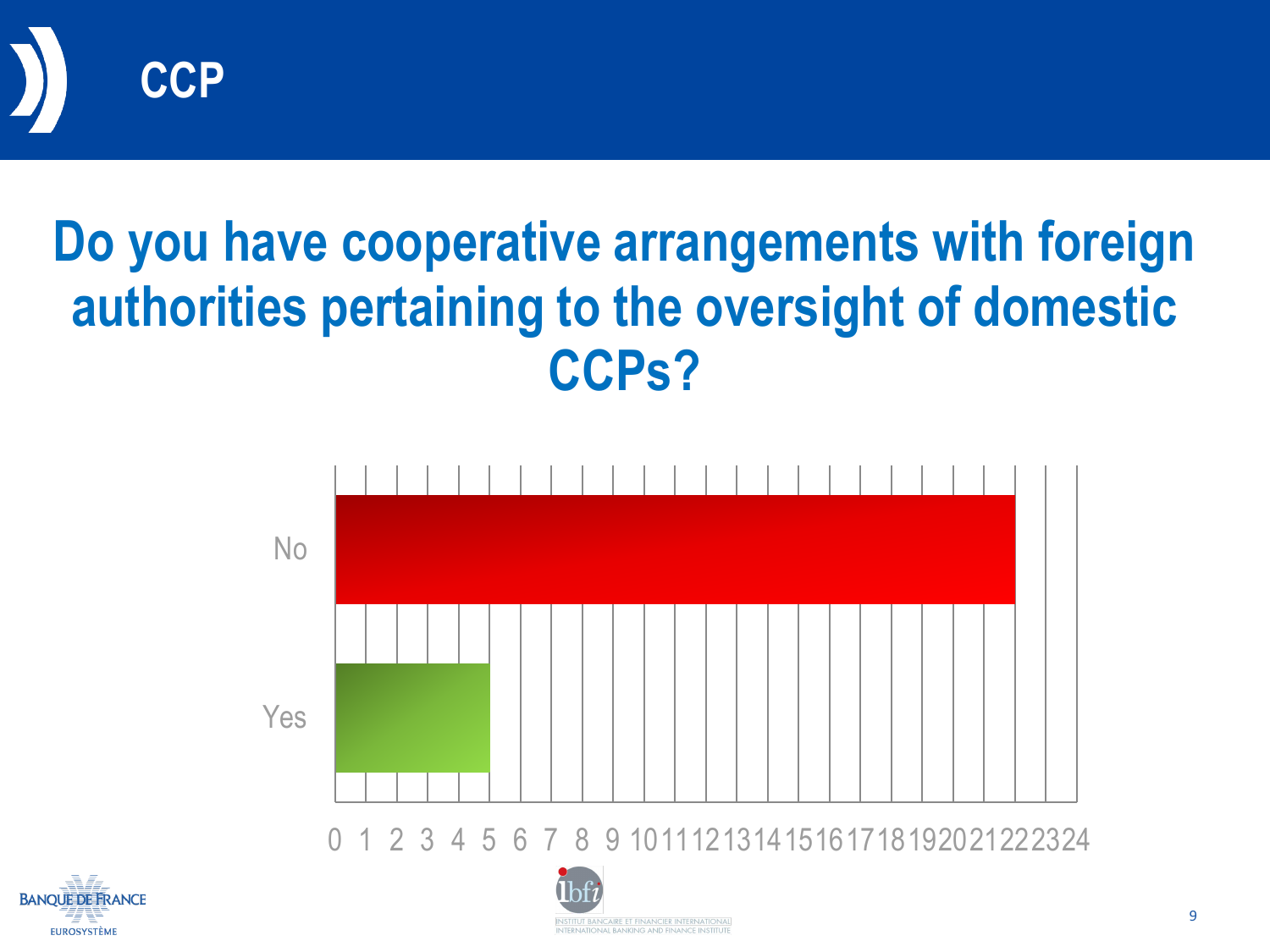

## **Does your authority undertake CCP on-site inspections or reviews?**



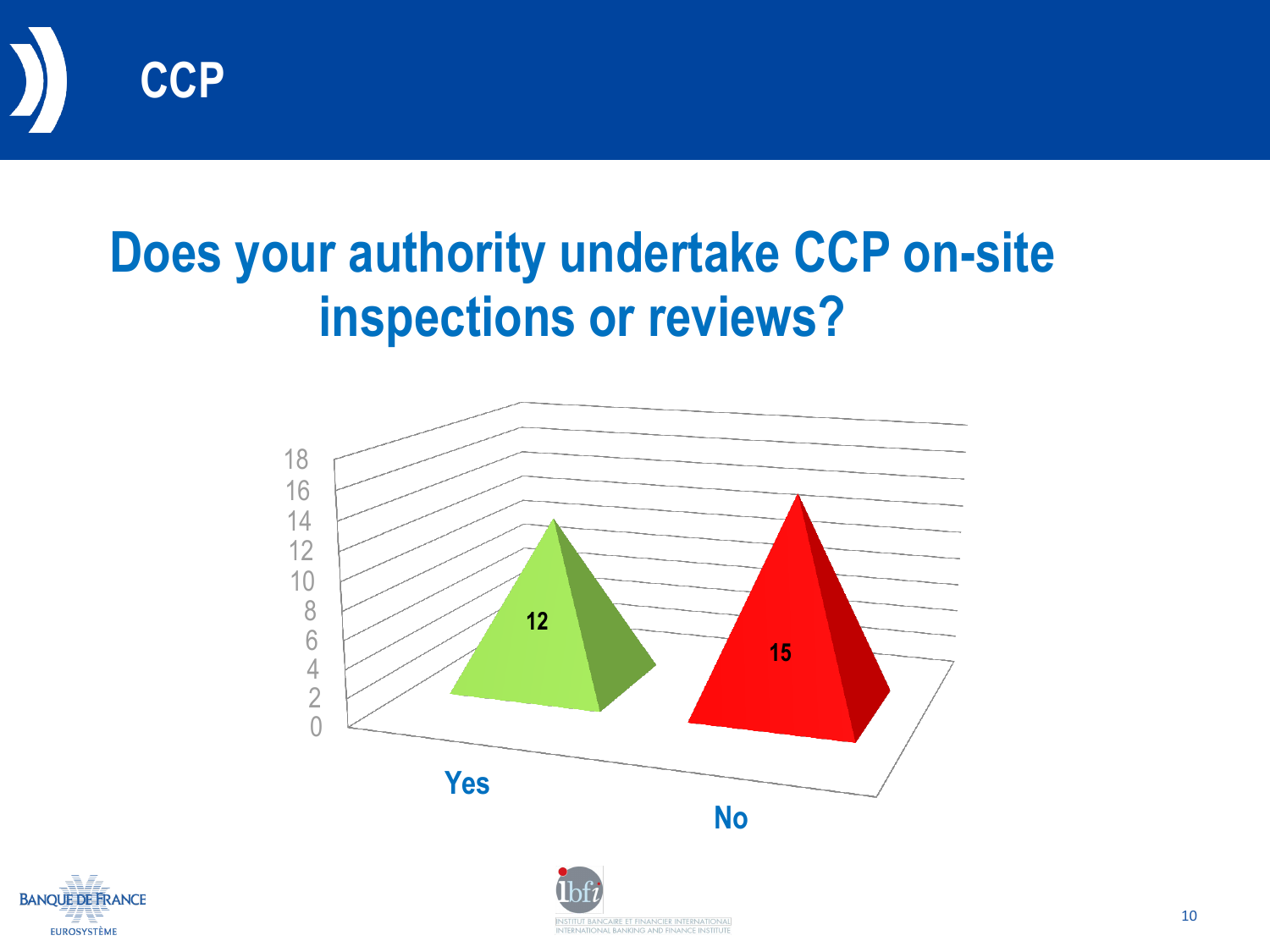

#### **Is there an equivalent to CSDR (Regulation on settlement and Central Securities Depositories) in your jurisdiction?**





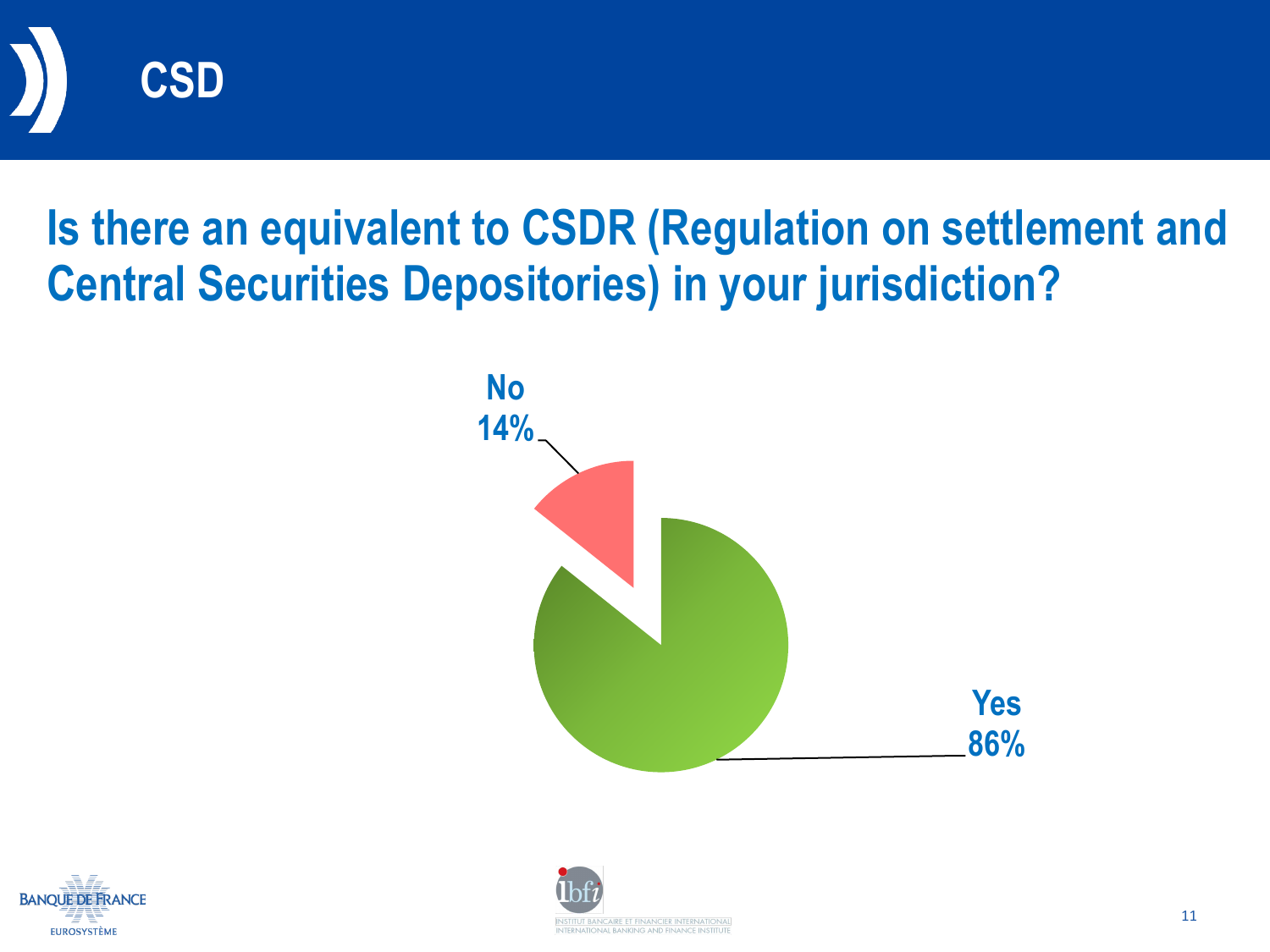

#### **Is there an equivalent of the European Payment Service Directive (PSD) in your jurisdiction?**





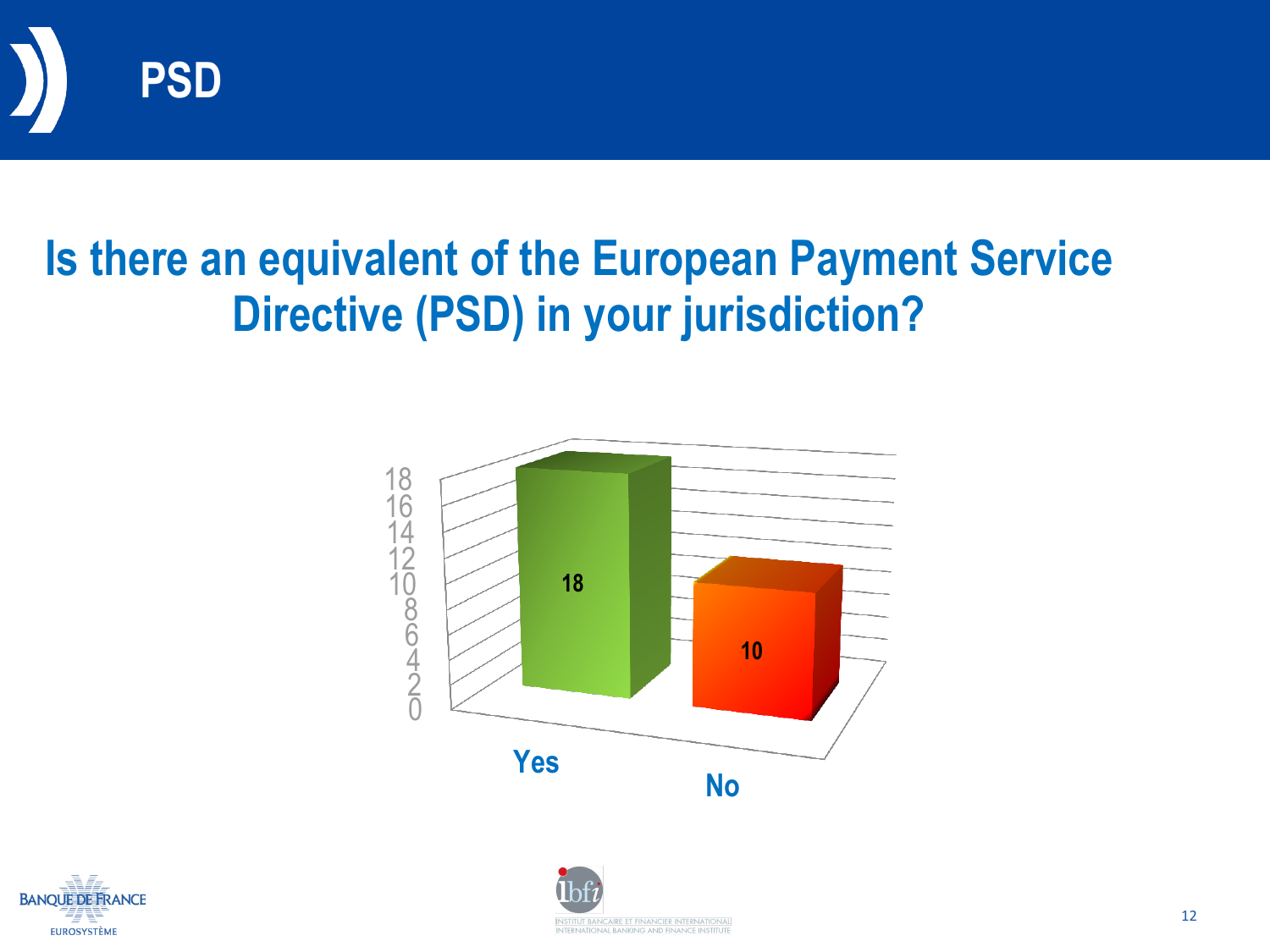

#### **Are payment/e-money service providers subject to specific rules (non-bank license)?**





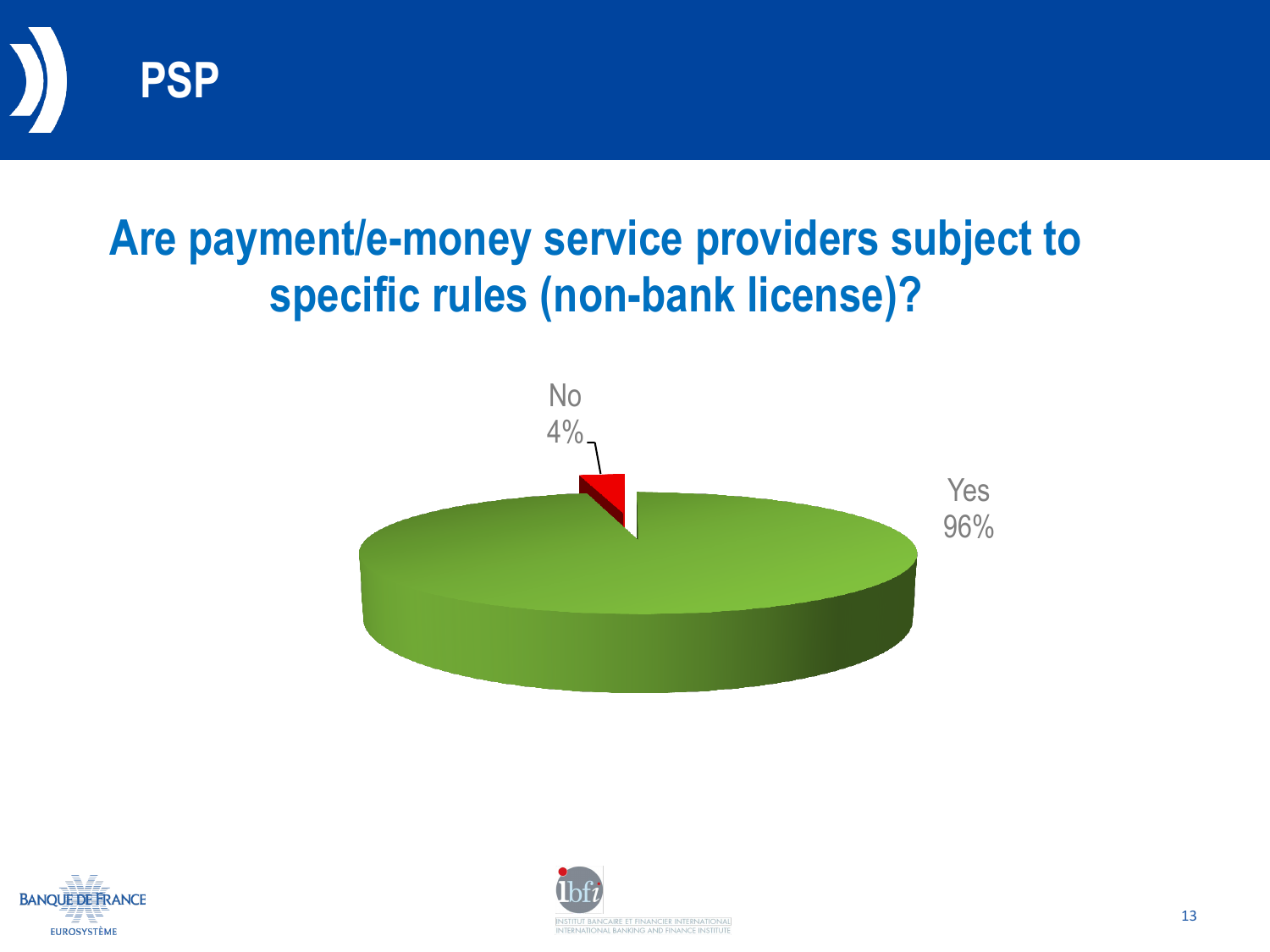

#### **What is the consumer protection regime regarding the use of payment services/means?**





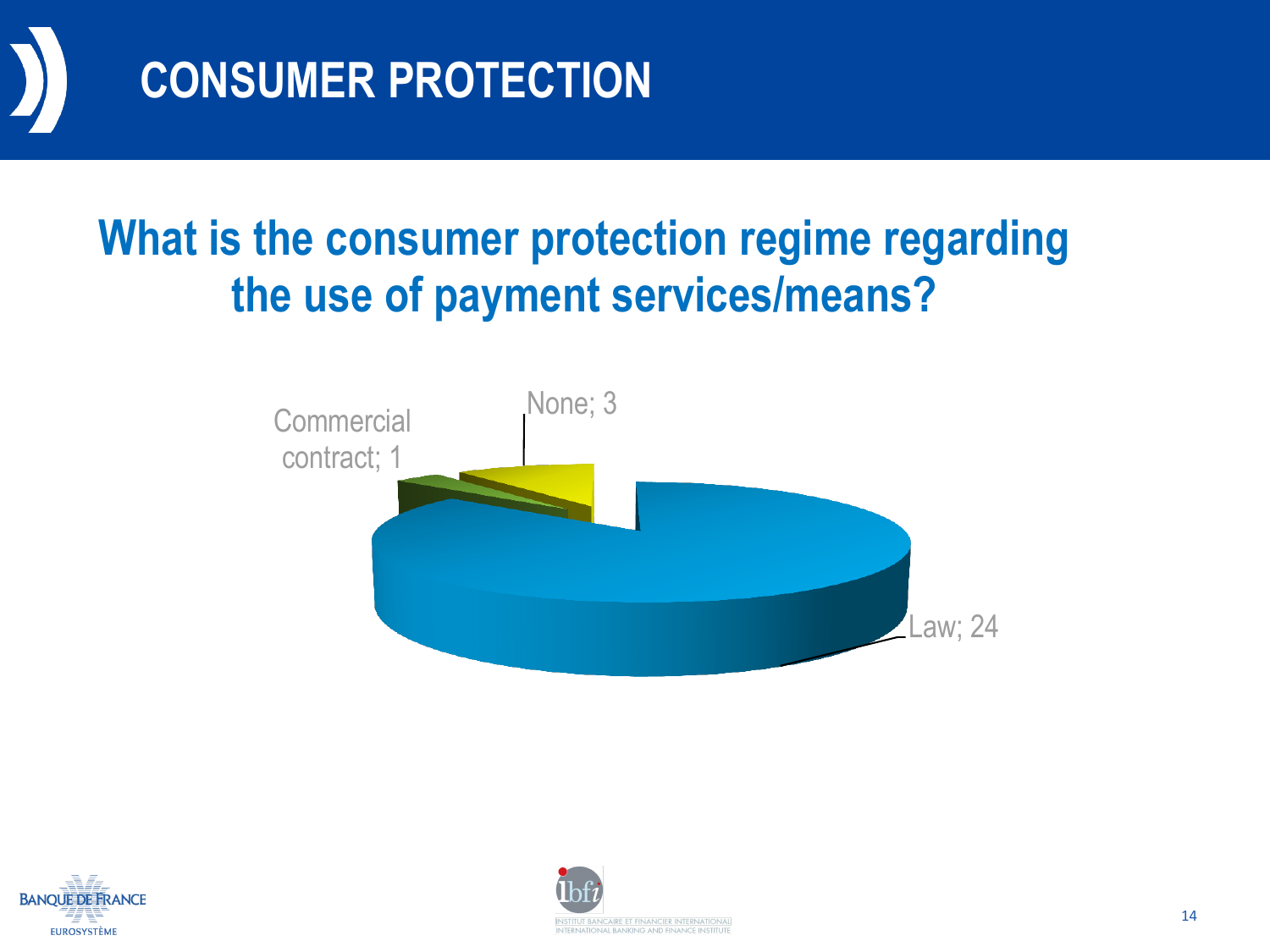

#### **Is there a statistical framework in place to support the oversight?**





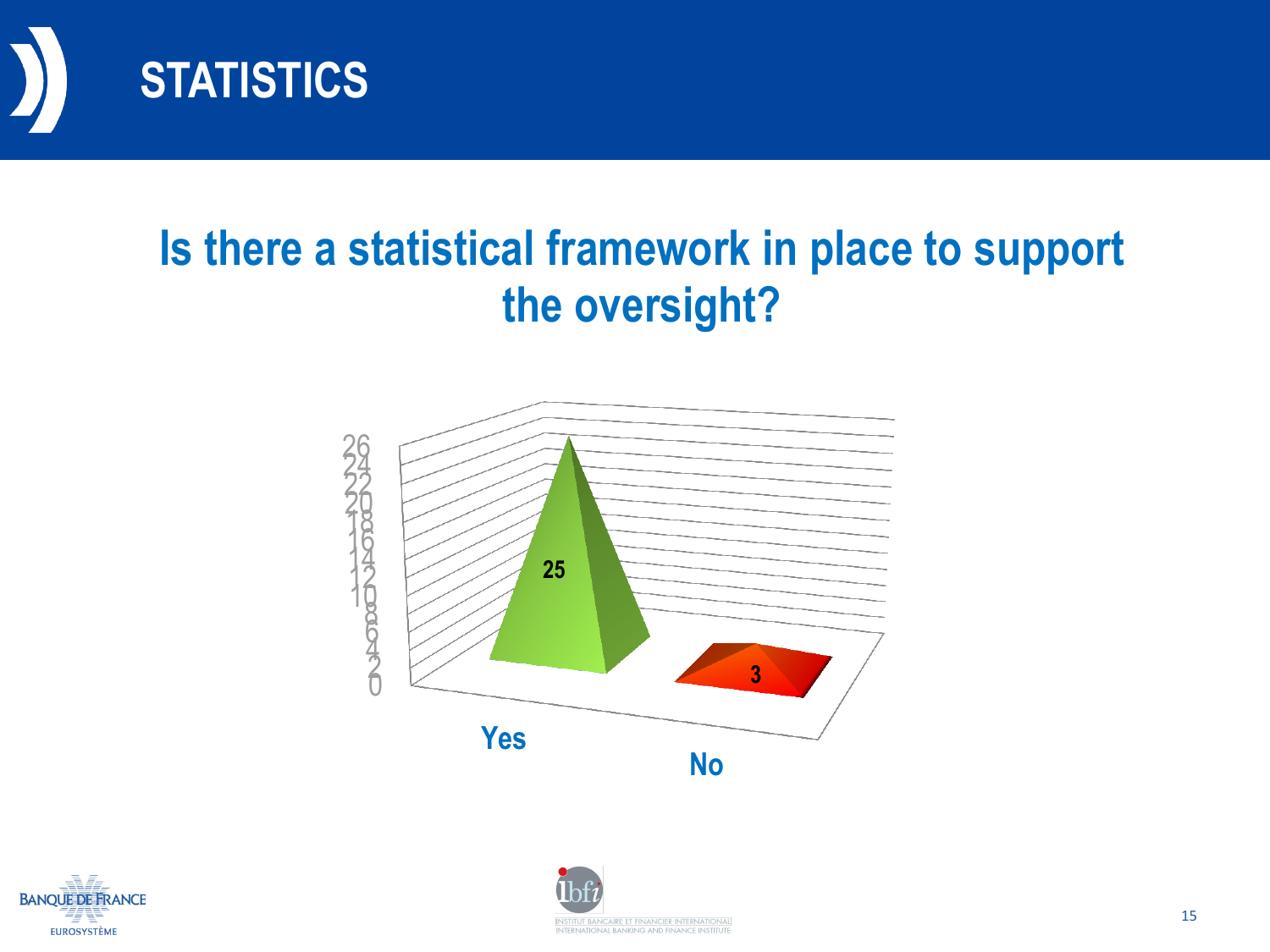

#### **Is there a National banking committee dealing with payments in your country?**





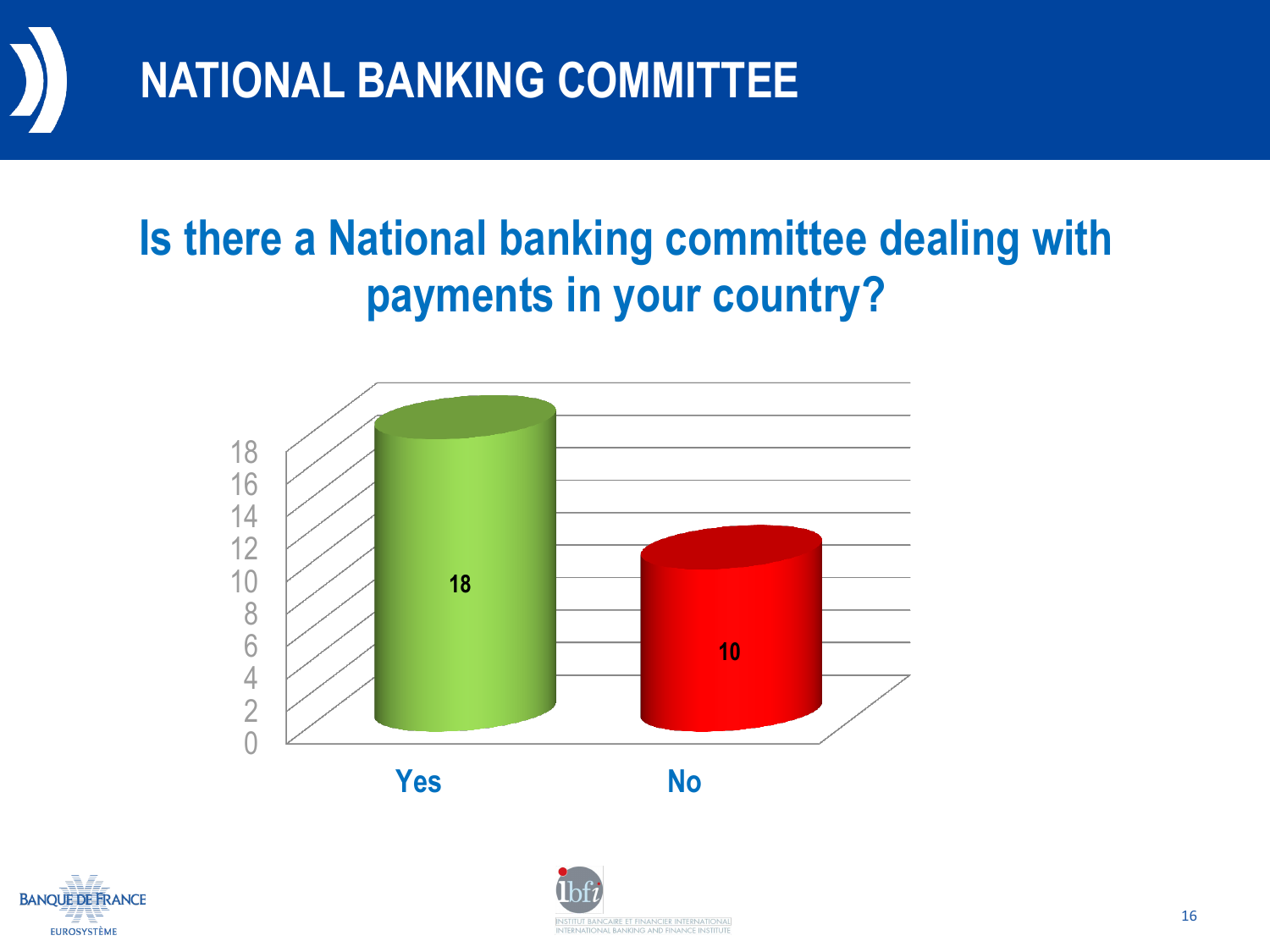

#### **Is there a domestic card scheme in your jurisdiction?**





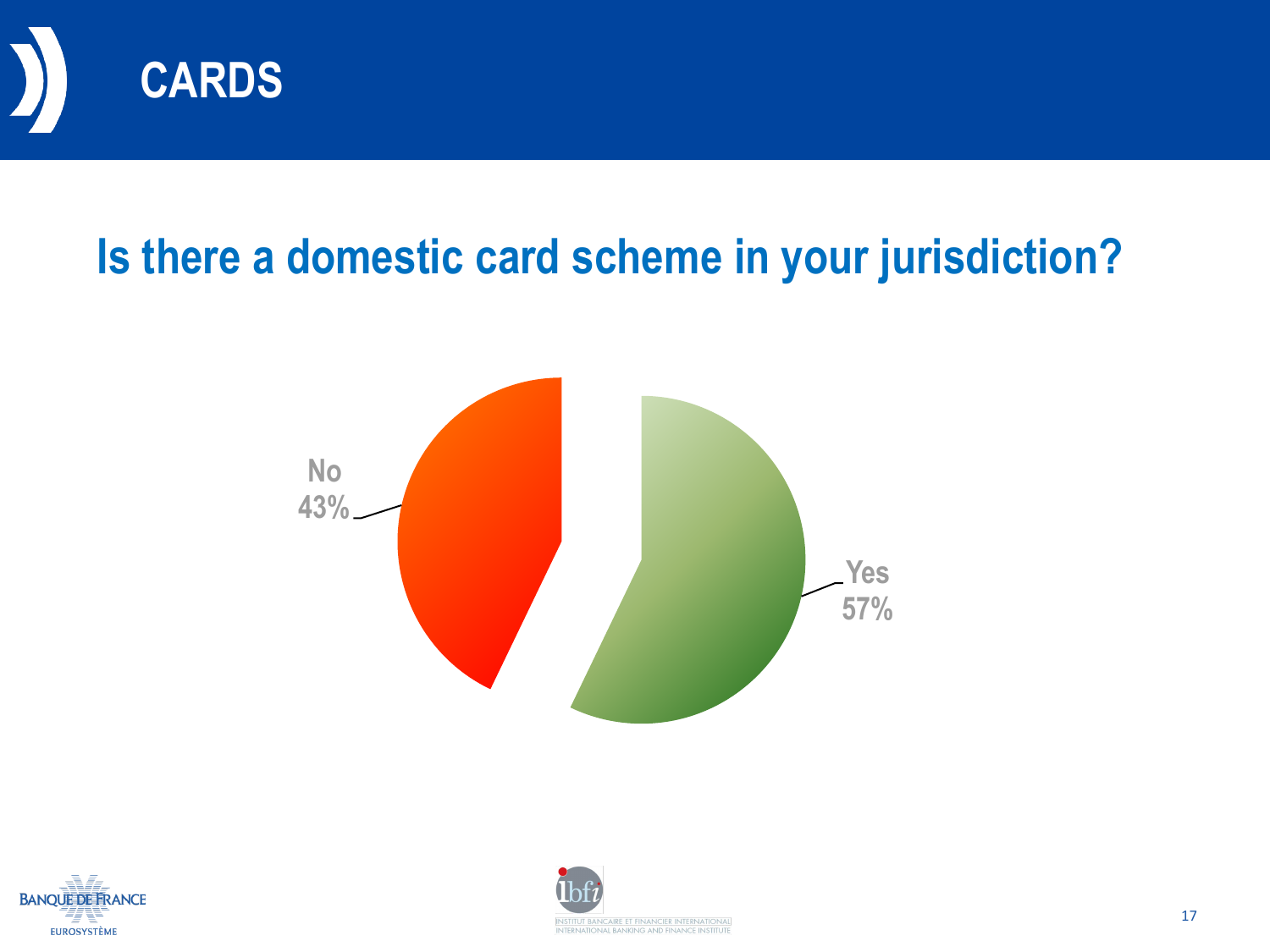

#### **How long have you been using instant payments?**





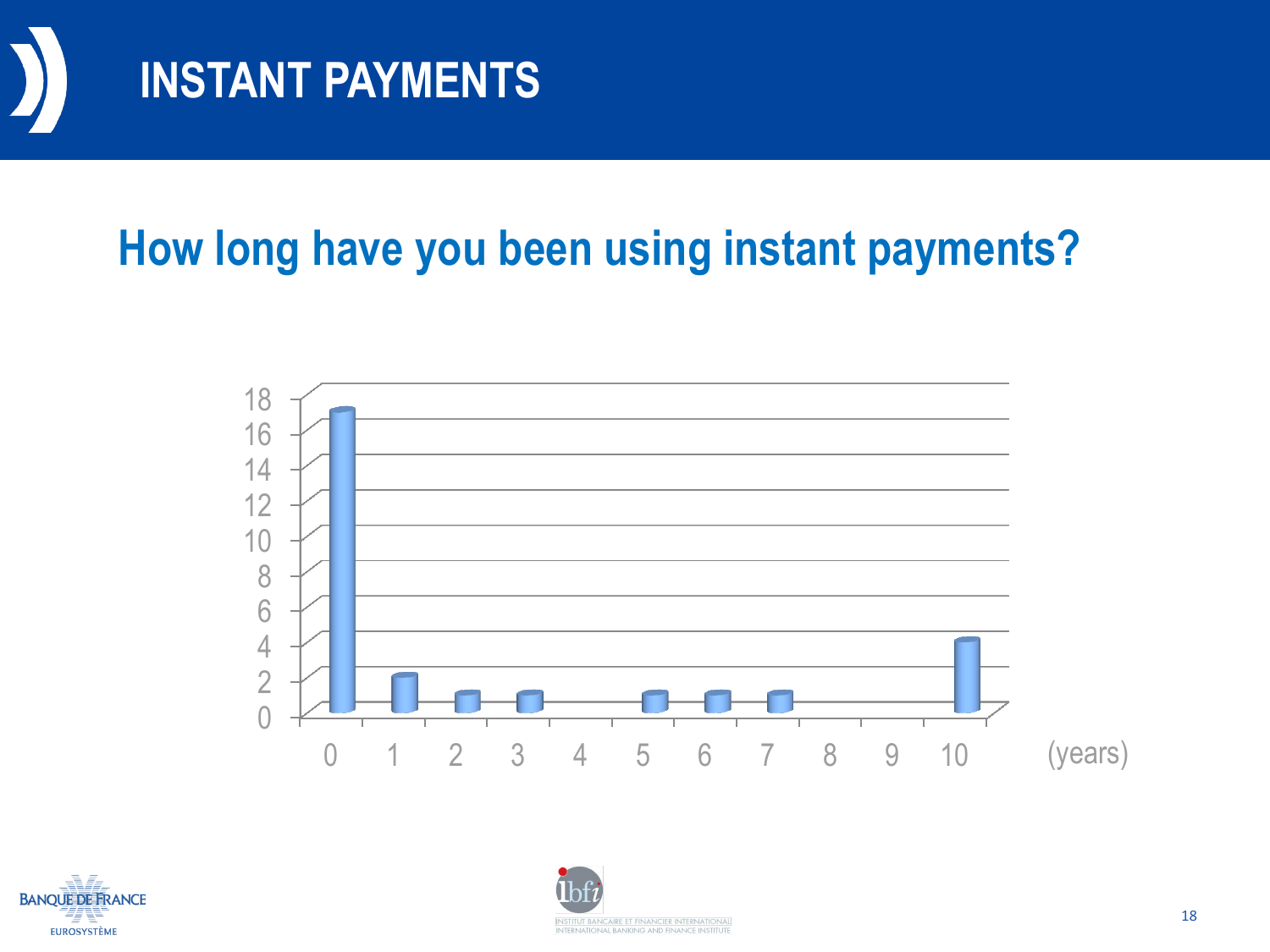

#### **What are the main innovations in terms of payment solutions in your jurisdiction?**